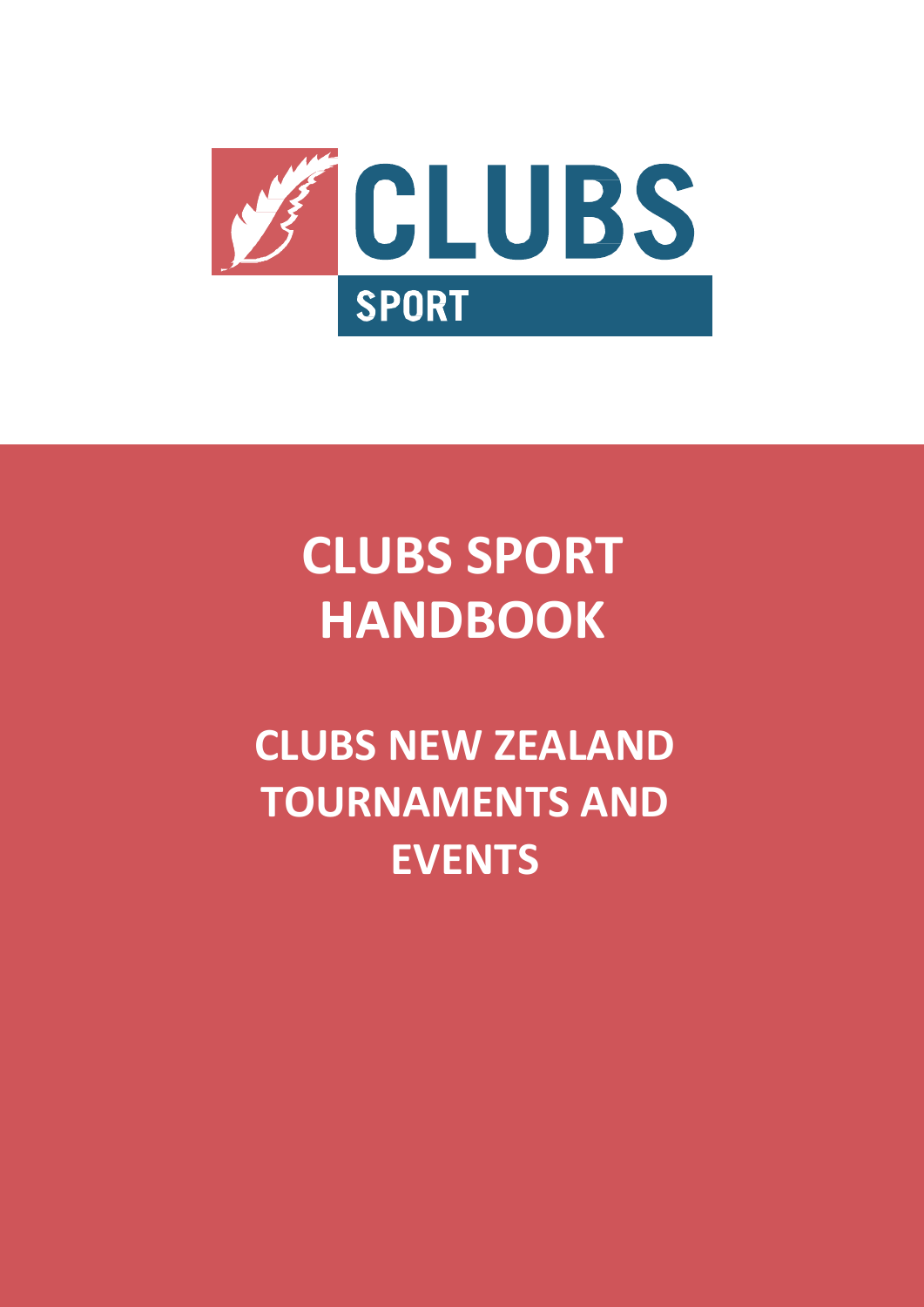

#### **CLUBS SPORTS HANDBOOK**

| <b>CONTENTS</b> |                                                                                                                       | Page           |
|-----------------|-----------------------------------------------------------------------------------------------------------------------|----------------|
|                 | 1. STANDARD RULES TO CONDUCT CLUBS NEW ZEALAND SPORTS TOURNAMENTS                                                     |                |
|                 |                                                                                                                       | 3              |
|                 |                                                                                                                       | $\overline{3}$ |
|                 | SPORTS TOURNAMENT RULES AND RULES OF PLAY CONTENTLATION CONTENTS TO URINE AND RULES OF PLAY                           | 3              |
|                 |                                                                                                                       | $3 - 4$        |
|                 |                                                                                                                       | 4              |
|                 |                                                                                                                       | $4 - 5$        |
|                 | SPONSORSHIP, ADVERTISING AND SUPPORT MALLET AND ACCORDINATE AND SUPPORT MALLET AND ACCORDINATE AND ACCORDINATE AND TO | 5              |
|                 |                                                                                                                       | $5-6$          |
|                 |                                                                                                                       | 6              |
|                 |                                                                                                                       | $\overline{7}$ |
|                 |                                                                                                                       | $\overline{7}$ |
|                 |                                                                                                                       | $\overline{7}$ |
|                 |                                                                                                                       |                |
|                 | 2. RULES OF PLAY FOR SPORTS CODES                                                                                     | 8              |
|                 |                                                                                                                       | 8              |
|                 |                                                                                                                       | 8              |
|                 |                                                                                                                       | 8              |
|                 |                                                                                                                       | 8              |
|                 |                                                                                                                       | 8              |
|                 |                                                                                                                       | 8              |
|                 |                                                                                                                       | 9              |
|                 |                                                                                                                       | 9              |
|                 |                                                                                                                       | 9              |
|                 |                                                                                                                       | 9              |
|                 |                                                                                                                       | 9              |
|                 |                                                                                                                       | 9              |
|                 |                                                                                                                       | 9              |
|                 |                                                                                                                       | 9              |
|                 |                                                                                                                       | 9              |
|                 |                                                                                                                       |                |
|                 | <b>3. AFFILIATION RULES</b>                                                                                           |                |
|                 | ELIGIBILITY TO PARTICIPATE IN CLUBS NEW ZEALAND SPORT MALLET AND THE MARKET TO PARTICIPATE IN CLUBS NEW ZEALAND       | 10             |
|                 | 4. TAXATION LIABILITY OF SPORTING ADJUNCTS                                                                            |                |
|                 |                                                                                                                       | $11 - 12$      |
|                 |                                                                                                                       | 13             |
|                 |                                                                                                                       | $13 - 14$      |
|                 |                                                                                                                       | 14             |
|                 |                                                                                                                       |                |
|                 | <b>APPENDICES</b>                                                                                                     |                |
|                 |                                                                                                                       | 15             |
|                 |                                                                                                                       | 16             |
|                 | CHECKLIST FOR CLUBS PLANNING TO HOST CLUBS NEW ZEALAND EVENTS                                                         | 17             |
|                 | CONTRACT TO HOST, COORDINATE AND DELIVER A CLUBS NEW ZEALAND TOURNAMENT                                               | 18-19          |
|                 | REPORT FROM THE MEETING OF DELEGATES OF A SPORTS TOURNAMENT                                                           | 20             |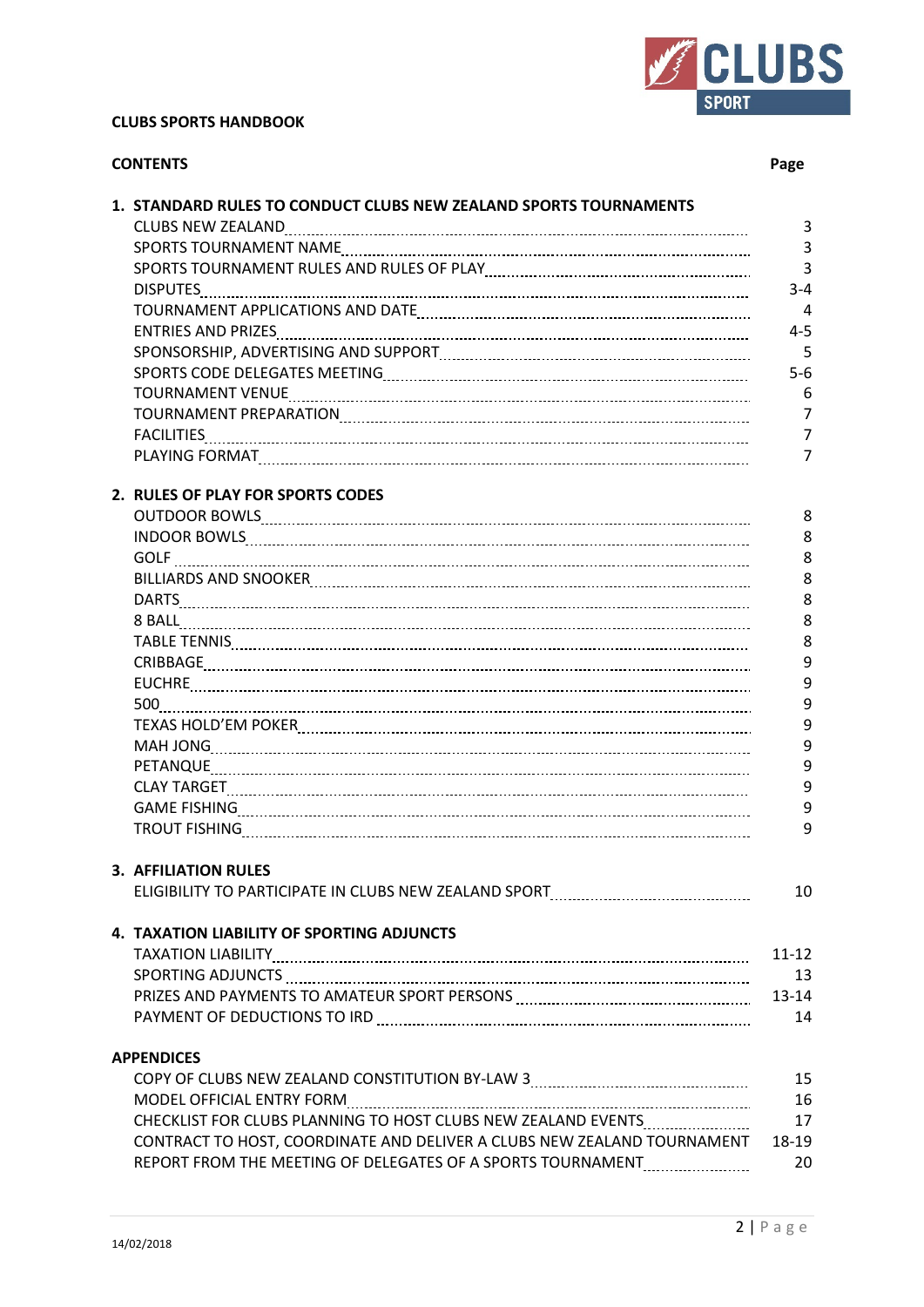

#### **SECTION 1 STANDARD RULES TO CONDUCT CLUBS NEW ZEALAND SPORTS TOURNAMENTS**

#### **1 CLUBS NEW ZEALAND**

*1.1* The Constitution of Clubs New Zealand shall be paramount and read in conjunction with the rules contained in the Clubs New Zealand Sports Handbook.

#### **2 SPORTS TOURNAMENT NAME**

 *2.1* All Clubs New Zealand tournaments will contain the name Clubs New Zealand. An example of a tournament name is *Clubs New Zealand 2017 North Island Men's Golf Teams Tournament*.

#### **3 SPORTS TOURNAMENT RULES AND RULES OF PLAY**

- 3.*1* Associations who may be appointed by Clubs NZ to oversee Clubs New Zealand tournaments may advise of their rules to particular sports. These rules shall be confirmed and agreed at the respective sports AGM's and then communicated to delegates, participants, clubs sporting adjuncts and clubs New Zealand Sports Co-coordinator.
- *3.2* Proposed amendments to the tournament rules and variations to the sports code rules of play shall be made by way of a remit in writing to Clubs New Zealand at least 21 days prior to the tournament.

 *"Remit" means any member club or the executive may submit a remit on any matter of interest to the association member clubs at the Annual General Meeting or at a special meeting of the association. Such a remit when submitted does not require a seconder but when moved on behalf of the submitter at the meeting it must be seconded by another member club before any discussion. If not seconded the remit lapses.*

#### **4 DISPUTES**

- *4.1* All host clubs shall provide for a disputes committee.
- *4.2* Complaints regarding participant(s) behaviour outside of the tournament hours of play are to be referred back to the participant(s) home club.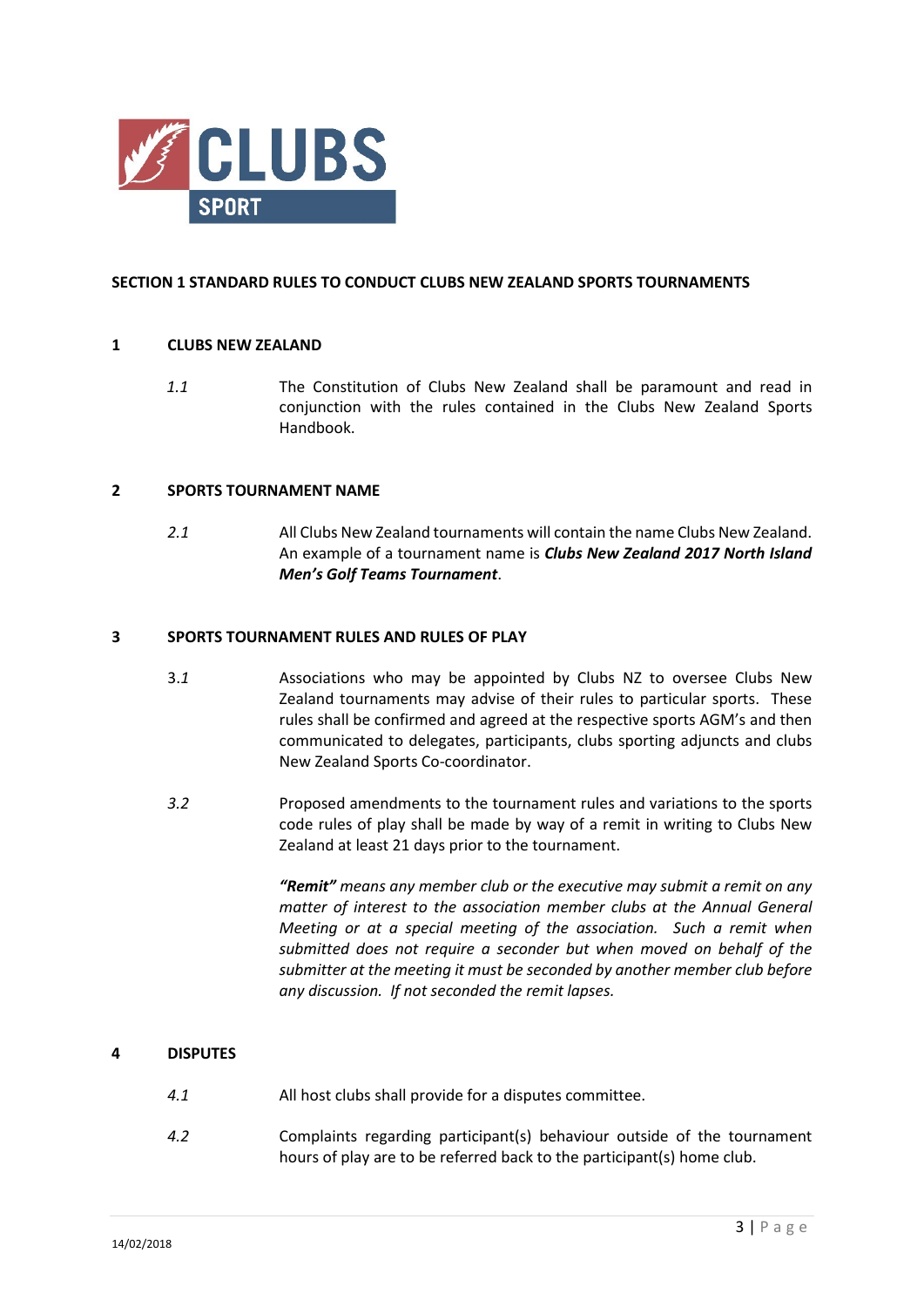- *4.3* The host club coordinating and delivering a Clubs New Zealand tournament shall advise in writing:
	- (a) Take full responsibility for the tournament;

(b) Indemnify Clubs New Zealand against any claim by any person in relation to the tournament.

#### **5 TOURNAMENT APPLICATIONS AND DATES**

- *5.1* Tournament dates are to be voted on by the delegates. Once agreed, the event is to be held as close as possible to that date each year.
- *5.2* All host clubs are requested to notify Clubs New Zealand immediately of all dates, venues, the club and the persons responsible for hosting and running forthcoming tournaments.
- *5.3* All Clubs New Zealand tournaments must be held at the same time or as close to as in previous years, unless otherwise agreed to by the delegates when meeting to vote on the host club for that year.
- *5.4* Host clubs and other associations who, due to unforeseen circumstances, wish to change the tournament dates as approved by the delegates meeting, must apply to Clubs New Zealand for permission.

#### **6 ENTRIES AND PRIZES**

*6.1* Entry into sporting tournaments is restricted to players who are members of clubs who are members of Clubs New Zealand under Rule 7 of the Clubs New Zealand Constitution. Entry is restricted to teams or individuals selected by a club to represent their club. 'Independent' teams or individuals including Associate Members are NOT eligible to enter Clubs New Zealand tournaments.

> Clubs New Zealand shall be entitled to notify the host club or other association to exclude any person from assisting with or otherwise being involved with a tournament. Upon receipt of such notification, the host club or other association shall take all practicable steps to exclude such persons from being involved in the tournament in any way.

#### 6.2 **Transgender people participating in Clubs New Zealand Tournaments**

Clubs New Zealand and its member clubs must not restrict the participation of a transgender or transexual person in sporting events or tournament unless this is strictly necessary to uphold fair competition; any other restriction would amount to direct discrimination.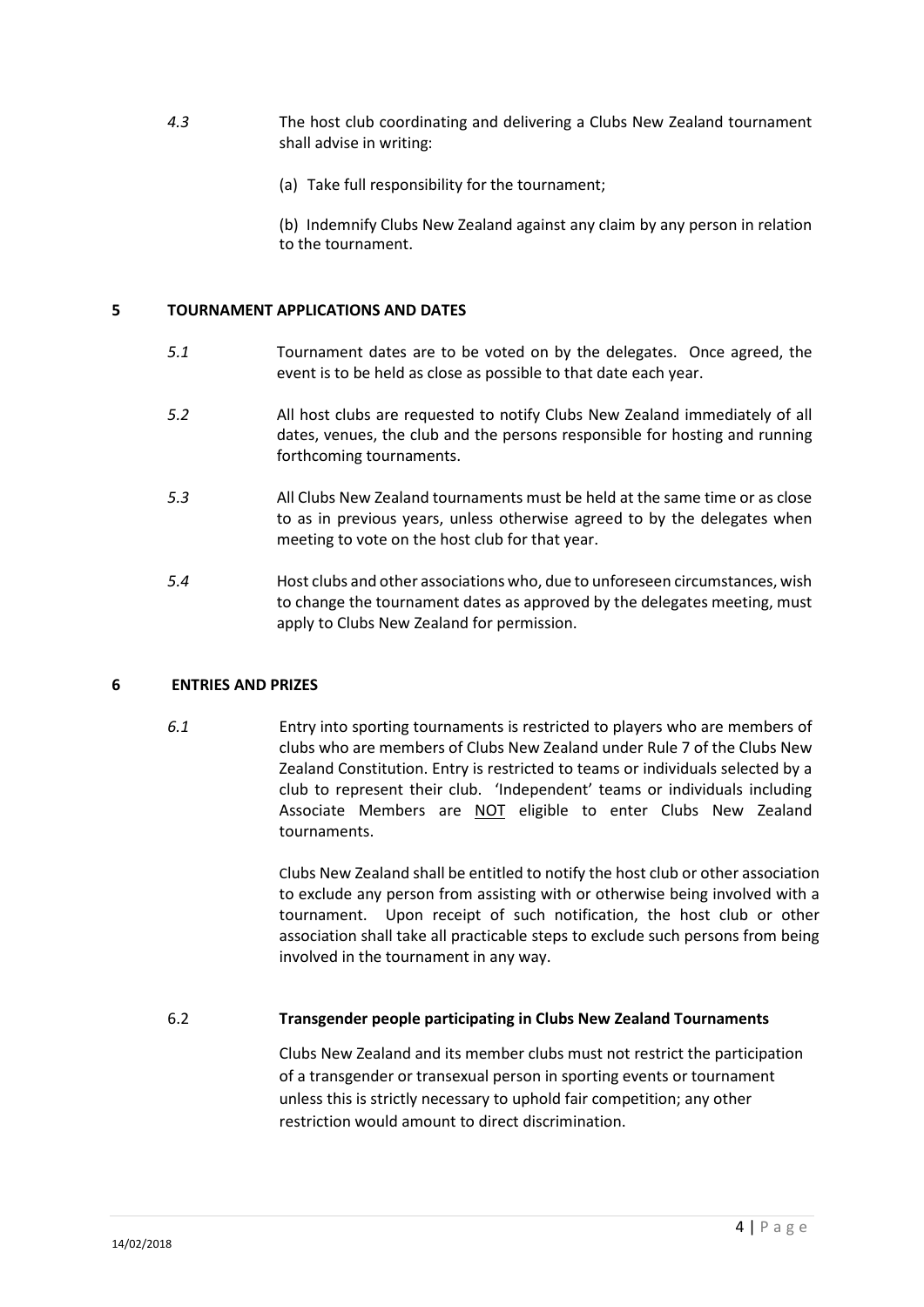Clubs New Zealand and its member clubs should treat a transgender or transexual person as belonging to the sex in which they present (as opposed to the biological sex they were born with) unless this might give the transgender or transexual person an unfair advantage. Any negative effect of restricting the participation of transgender or transsexual people must be mitigated as far as possible, to permit as much inclusion as is fair.

- *6.3* Tournament entry fees are to be set at the delegates meeting at the previous tournament unless otherwise stated in the tournament rules.
- *6.4* Subject to availability of facilities at the host club, all clubs who enter a Clubs New Zealand tournament can enter at least one team based on first in basis. At the discretion of the host club a club can have more than one team entered subject to availability after the closing date.
- *6.5* Entries must be made by the club on the prescribed entry form. The entry form must contain information on taxation requirements including amateur status and paying tax on prize money over \$500.
- *6.6* A minimum of 60% of all entry fees is to be returned in prizes. This ensures a fair return to all participants. To allow for tournament operating costs, host clubs may wish to incorporate two tournament fees – a reduced entry fee to cover the prizes, trophies and engraving etc and a registration fee to cover operating costs such as venue costs, transport and catering etc.

#### **7 SPONSORSHIP, ADVERTISING AND SUPPORT**

- *7.1* The host club shall be responsible for obtaining any sponsorship, advertising and support deemed necessary.
- *7.2* The host club shall take reasonable action to ascertain that any sponsorship, advertising or support does not conflict to the detriment of Clubs New Zealand.
- *7.3* Clubs New Zealand will provide support for every tournament as approved by the Board including administrative support through National Office.

#### **8 DELEGATES MEETING**

- *8.1* The delegates meeting shall be held at an advertised time when there is no play. The delegates meeting shall vote on all remits and tournament applications which must be tabled prior to the meeting.
- *8.2* All tournaments under the Clubs New Zealand sports calendar must include in the tournament schedule (and/or programme) the time and date of the delegates meeting. A representative of the host club of the following year's tournament must be in attendance and give an update on tournament progress, for planning of the following year's tournament. This will include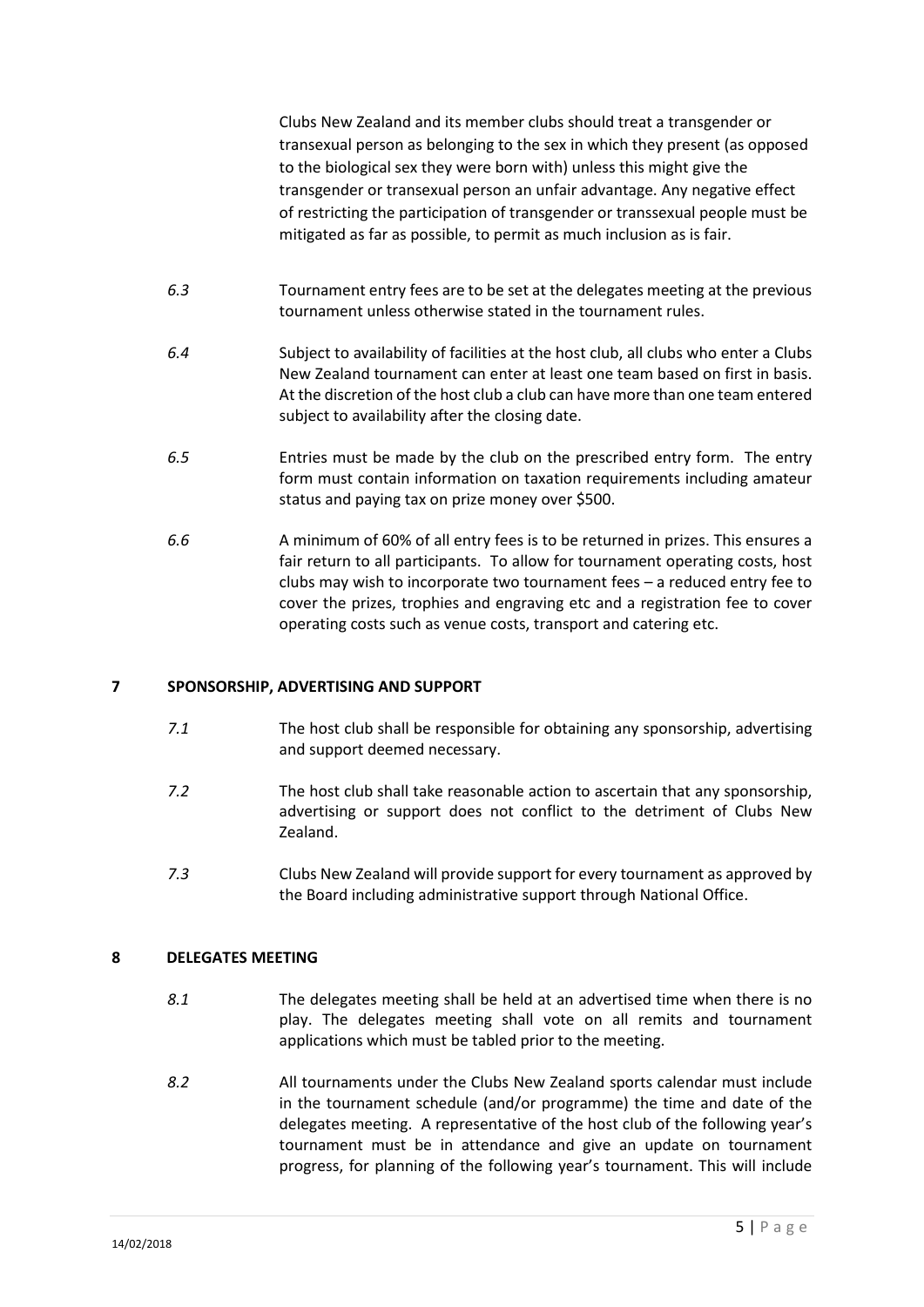confirmation of: the venue(s), tournament dates, accommodation, transport, entry fees, entry closing dates etc.

- *8.3* The delegates meeting is to be chaired by a Clubs New Zealand representative (board member or host club official) or an appointed representative of Clubs New Zealand.
- *8.4* The host club shall provide a minute secretary who shall record all business conducted at the delegates meeting.
- *8.5* The Clubs New Zealand representative must complete a delegate's report and forward to Clubs New Zealand.
- *8.6* The host club shall forward to Clubs New Zealand as soon as possible after the completion of the tournament, the minutes and financial report of the tournament, along with any rule changes, remits, applications, letters of intent, tournament results and any other relevant reports.
- *8.7* Every club participating in the event shall be entitled to be represented by two delegates at the delegates meeting. No delegate is to represent more than one club.
- *8.8* There shall only be one vote per club that is represented at the delegates meeting.
- *8.9* In the event that a vote is taken, two scrutineers must be appointed.

#### **9 TOURNAMENT VENUE**

- *9.1* The venue for tournaments shall be voted on at the delegates meeting two years in advance. Any variation to this must be consulted with Clubs New Zealand.
- *9.2* (a) Applications to host the tournament, shall be made in writing by a club to Clubs New Zealand at least 14 days prior to the delegates meeting. Applications must be accompanied by a letter of intent from the club executive. A copy of the application and letter of intent must also be forwarded to the host club. The application must be added to the meeting agenda, to be tabled at the delegates meeting.
	- (b) A contract to host, coordinate and deliver a Clubs New Zealand tournament is to be sent out from Clubs New Zealand to the successful host club.
	- (c) The successful host club must complete and return the contract, which has been executed by all relevant parties, within 30 days.
	- (d) In the event that no contract is received by Clubs New Zealand within the prescribed time frame, Clubs New Zealand shall be entitled to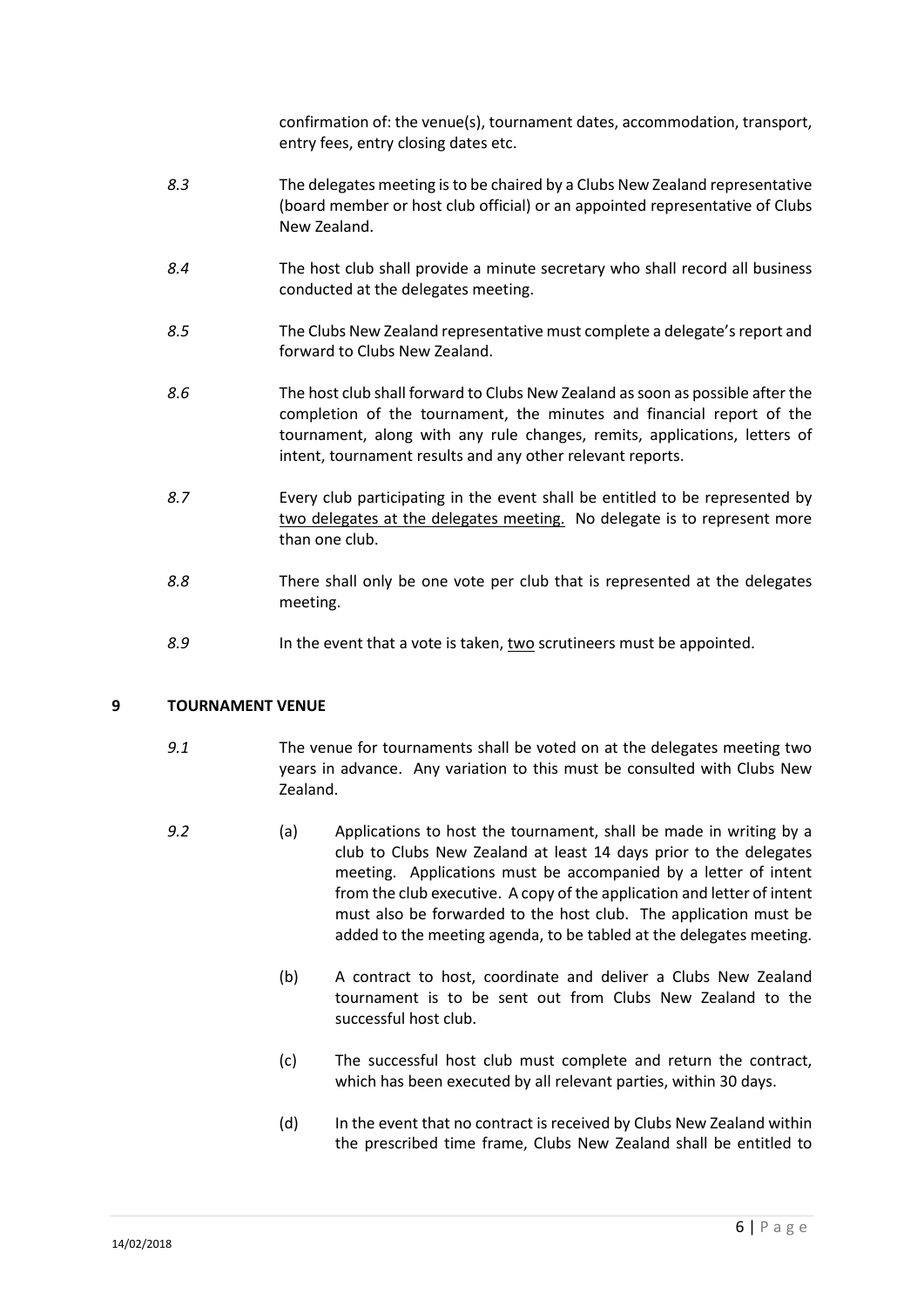revoke the host club appointment and make alternative arrangements for the tournament.

(e) If no application is received for an allotted year, Clubs New Zealand will send out an expression of interest request to all clubs or be entitled to make such arrangements with a club at any time to host, coordinate and deliver the tournament.

#### **10 TOURNAMENT PREPARATION**

- *10.1* Posters advertising the tournament must be sent to all applicable affiliated clubs at least 60 days prior to the tournament closing date advising prizes, dates, duration, venue, entry fees, accommodation, transport and the closing date for entries. An electronic copy of the tournament forms is to be sent to Clubs New Zealand for distribution.
- *10.2* The host club is to forward to Clubs New Zealand a list of clubs entered into the tournament and total number of individuals entered into the tournament. National Office is to check the club list of members to ensure they are all currently affiliated under Rule 7 of the Clubs New Zealand Constitution. Any club that is not a current member must be immediately notified that they are not entitled to enter a team into the tournament.
- *10.3* A suitable programme shall be issued by the host club before the commencement of the tournament. Such programmes shall give details of start times, venue, draw, past winners and transport arrangements. An electronic copy of the tournament programme is to be sent to Clubs New Zealand 14 days prior to the commencement of the tournament.

#### **11 FACILITIES**

- *11.1* The host club is to ensure adequate sporting facilities are available for the tournament, as approved at the prior delegates meeting.
- *11.2* The host club is to provide adequate catering, accommodation options and transportation throughout the tournament.

#### **12 PLAYING FORMAT**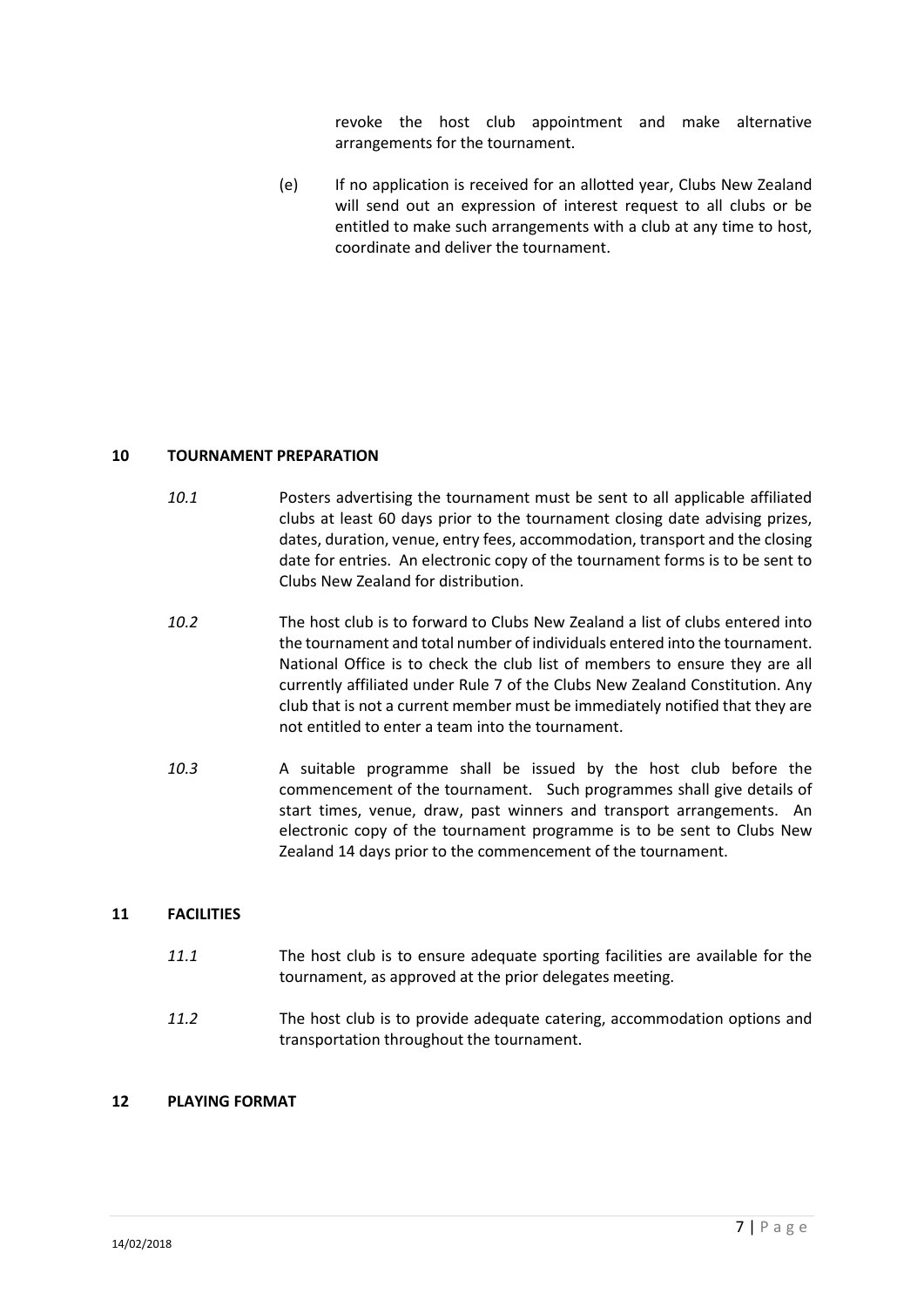- *12.1* The tournament is to be conducted in accordance with the rules of play, along with approved variations for the particular sports code and the applicable tournament rules.
- *12.2* Competent Referees, umpires etc., along with a tournament controller are to be provided by the Host Club.
- *12.3* Players dress is to be of an acceptable standard or as designated in the tournament rules.
- *12.4* Any playing dispute shall be handled by the disputes committee, appointed by the host club.



#### **SECTION 2 RULES OF PLAY FOR SPORTS CODES**

#### **2 RULES OF PLAY FOR SPORTS CODES**

| 2.1           | <b>OUTDOOR BOWLS</b><br>Men & Women<br>The rules of play as drawn up and ratified by Bowls New Zealand Inc laws of<br>the game and associated regulations apply.                                                                                             |
|---------------|--------------------------------------------------------------------------------------------------------------------------------------------------------------------------------------------------------------------------------------------------------------|
| $2.2^{\circ}$ | <b>INDOOR BOWLS</b><br>Men & Women<br>The rules of play as drawn up and ratified by New Zealand Indoor Bowls<br>Federation laws of the game apply.                                                                                                           |
| 2.3           | <b>GOLF</b><br>Men<br>The rules of play as drawn up and ratified by the Royal and Ancient Golf Club<br>and the United States Golf Association apply.<br>Women<br>The Rules of play as drawn up and ratified by New Zealand Ladies Golf Union<br>rules apply. |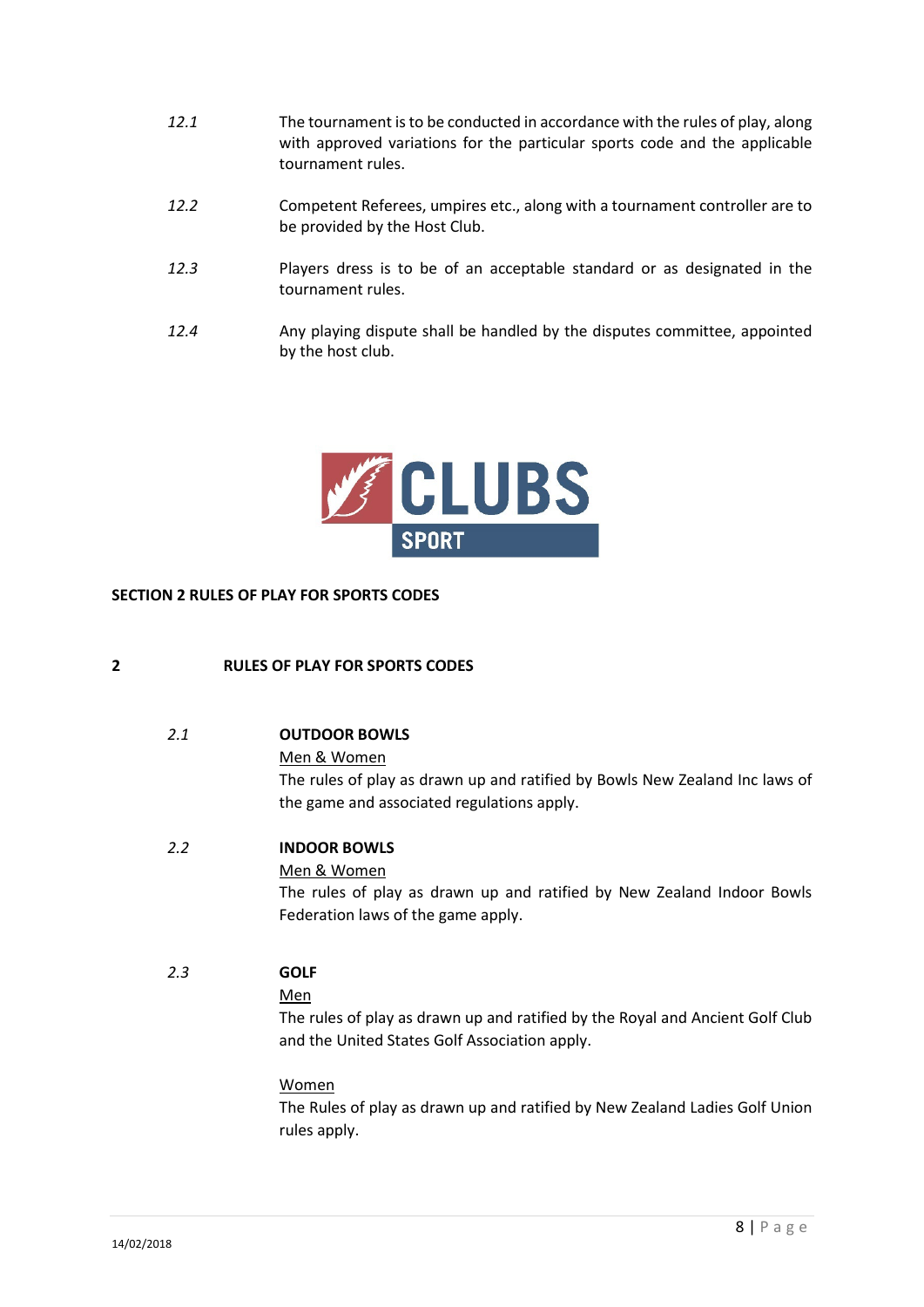| 2.4  | <b>BILLIARDS AND SNOOKER</b><br>The rules of play ratified by the New Zealand Billiards and Snooker Association<br>rules for billiards and snooker apply.                                                                                        |
|------|--------------------------------------------------------------------------------------------------------------------------------------------------------------------------------------------------------------------------------------------------|
| 2.5  | <b>DARTS</b><br>The rules of play as drawn up and ratified by Clubs New Zealand Darts<br>Association (Inc.) apply.                                                                                                                               |
| 2.6  | <b>8 BALL</b><br>The rules of play as drawn up and ratified by Clubs New Zealand apply.                                                                                                                                                          |
| 2.7  | <b>TABLE TENNIS</b><br>The rules of play as drawn up and ratified by the International Table Tennis<br>Federation (ITTF) apply.                                                                                                                  |
| 2.8  | <b>CRIBBAGE</b><br>The rules of play as drawn up and ratified by Clubs New Zealand apply.                                                                                                                                                        |
| 2.9  | <b>EUCHRE</b><br>The rules of play as drawn up and ratified by Clubs New Zealand apply.                                                                                                                                                          |
| 2.10 | 500<br>The rules of play as drawn up and ratified by Clubs New Zealand apply.                                                                                                                                                                    |
| 2.11 | <b>TEXAS HOLD'EM POKER</b><br>The rules of play as drawn up and ratified by Clubs New Zealand apply.                                                                                                                                             |
| 2.12 | <b>MAH JONG</b><br>The rules of play as drawn up and ratified by Clubs New Zealand apply.                                                                                                                                                        |
| 2.13 | <b>PETANQUE</b><br>The rules of play as drawn up and ratified by the International Rules of the<br>Game of Petanque - adopted by Petanque New Zealand, December 2002<br>apply.                                                                   |
| 2.14 | <b>CLAY TARGET</b><br>The rules of play as drawn up and ratified by Clubs New Zealand apply.                                                                                                                                                     |
| 2.15 | <b>FISHING/SPORTS FISHING</b><br>The rules of Play as drawn up and ratified by the international game fishing<br>rules formulated by the International Game Fishing Association and the rules<br>of the New Zealand Sport Fishing Council apply. |
| 2.16 | <b>TROUT FISHING</b><br>The rules of play as drawn up and ratified by the New Zealand Sports Fishing<br>Council apply.                                                                                                                           |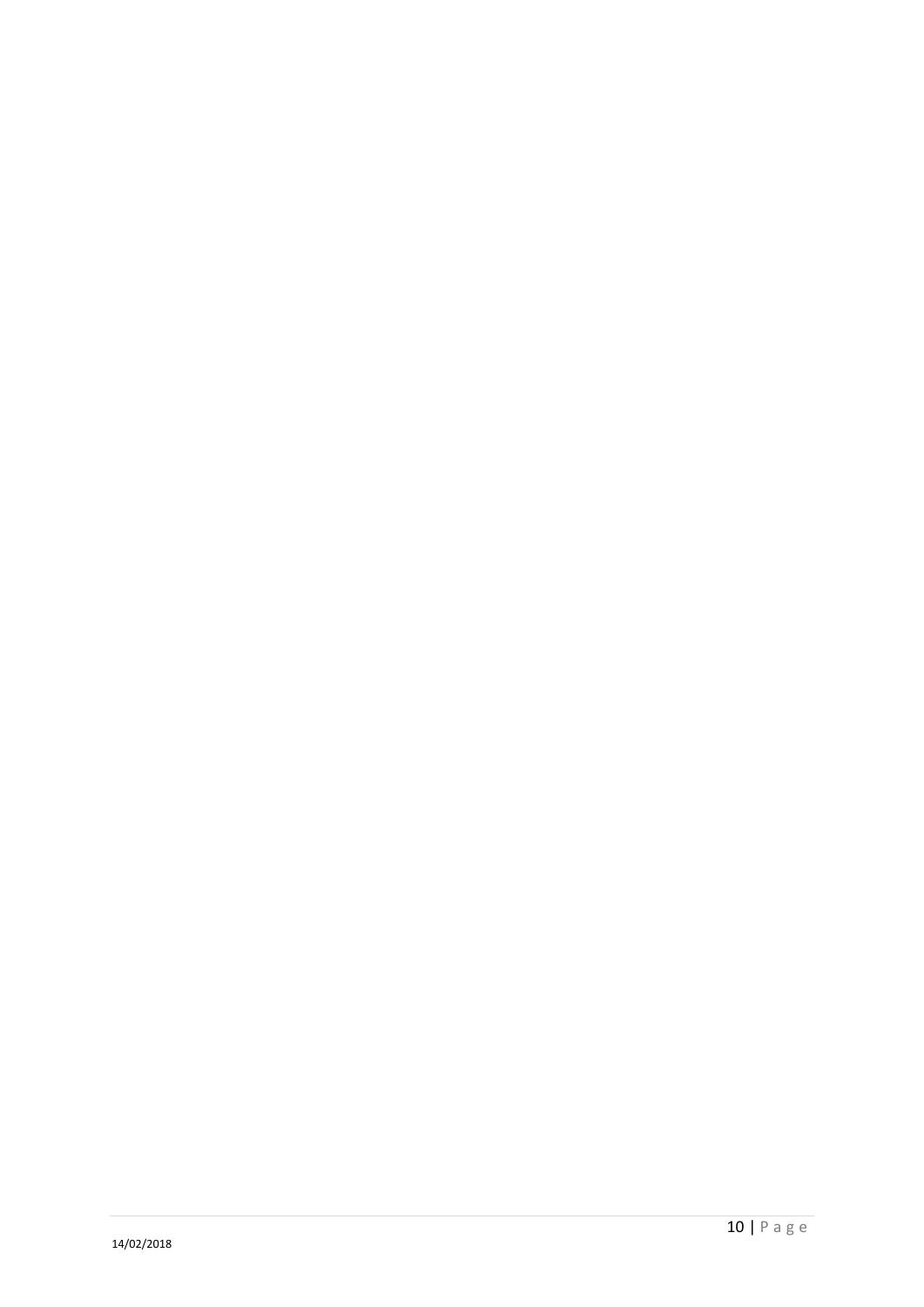

#### **SECTION 3 AFFILIATION RULES**

#### **3 AFFILLIATION RULES**

*3.1* Particular Clubs New Zealand tournaments require members to be affiliated to that particular sports body before they are entitled to enter the Clubs New Zealand tournament.

> For example: If the member of the outdoor bowls adjunct wishes to play in Clubs New Zealand tournaments they are required to be affiliated with Bowls New Zealand.

*3.2* Associate Members wishing to participate in Clubs New Zealand tournaments must be ordinary members of Clubs New Zealand to be eligible to play in the sports tournaments.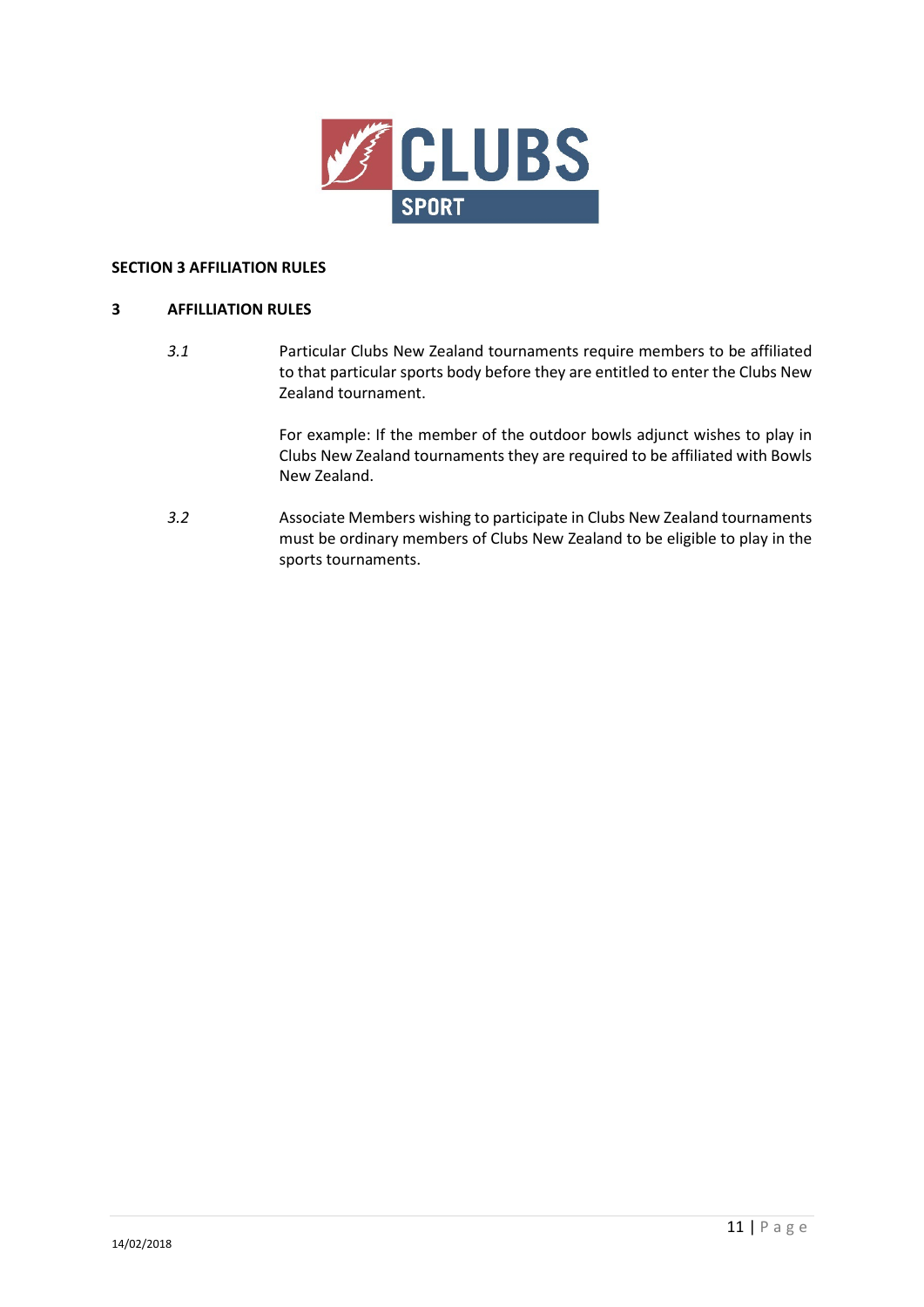

#### **SECTION 4 TAXATION LIABILITY OF SPORTING ADJUNCTS**

#### **4 TAXATION LIABILITY**

*4.1* Each club is an incorporated society, or in some cases, a friendly society. As such the club is a 'body corporate' and is issued with an IRD and a GST number.

> **THE CLUB IS RESPONSIBLE AND LIABLE FOR ALL TRANSACTIONS THAT TAKE PLACE INVOLVING IT.**

- 4*.2* Many clubs form separate sporting adjuncts, sections to cater for particular interest or establish funds for a particular event. In many cases, these groups may have individual bank accounts, either separate or another accounts within the club's main account.
- 4*.3* Transactions involving these groups are conducted separately from the club's main activities and in many cases GST is not considered or declared. In other circumstances such as raffles, GST is claimed on the prizes but is not paid on the income from the tickets.
- *4.4* There are only two options for a club in this area:
	- (a) If the sporting adjunct or section is a separately incorporated society or a division completely controlled by its own constitution, then that organisation may have its own separate IRD and GST number.
		- i. This division or section would be completely responsible for its own finances and liabilities. It may elect not to register for GST if the total transactions are less than \$60,000 per annum
	- (b) If the adjunct or section is not separately incorporated or in complete control of its own functioning, the club is responsible and liable for all of the financial transactions of the adjunct.
		- i As such, all of the financial transactions of the adjuncts and sections must be part of the clubs accounting procedures.
- *4.5* If a section is claiming GST recovery on its expenses then it must pay GST on its income. Therefore a sporting adjunct that raises its own funds must pay GST on that money, to be able to claim GST on any expenses.
- *4.6* Taxation is paid at 28 cents in the dollar on all interest earned outside the circle of membership. If your organisations net income is above \$1,000 per year, you may be eligible for a deduction of up to \$1,000. If you subtract this amount from your organisations income, you reduce the amount of tax to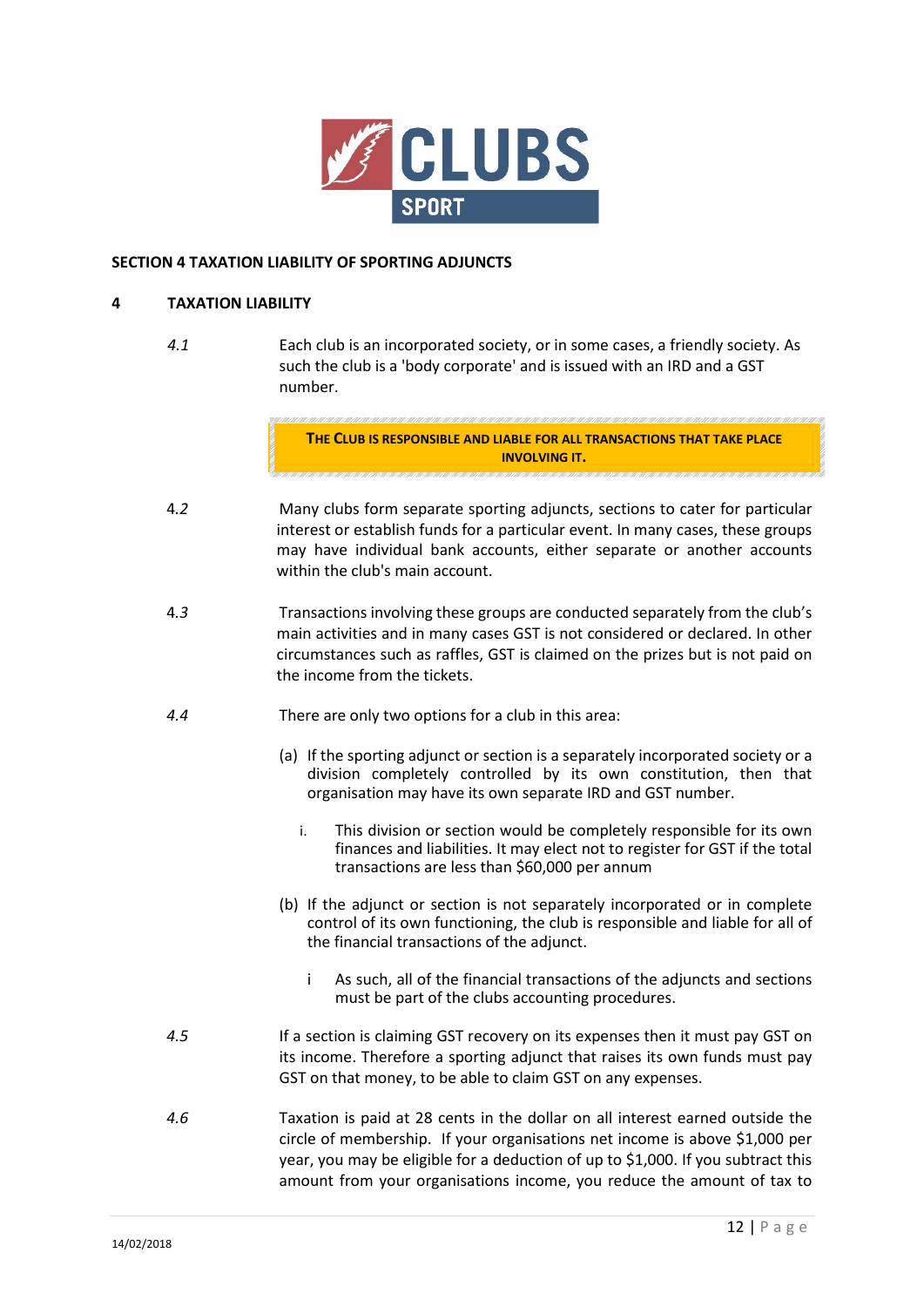pay. To qualify for this deduction, your organisation will need to hav[e written](http://www.ird.govt.nz/non-profit/np-glossary#rules)  [rules.](http://www.ird.govt.nz/non-profit/np-glossary#rules) An organisation without rules or a constitution won't qualify for the \$1,000 income deduction. Friendly societies are exempt from all tax on interest.

- *4.7* Sporting adjuncts with their own bank accounts will only be able to claim the exemption and allowance if they have a separate IRD number and qualify as completely separate bodies as defined above. Some clubs have not been including the interest earned by sporting adjuncts in their taxation declaration.
- *4.8* If income from interest and all taxable sources will not exceed \$1,000 then application for an Exemption Certificate from IRD should be considered, to avoid the deduction of Resident Withholding Tax.
- *4.9* The outcome of these errors has been that some clubs, when audited by IRD have been faced with not only paying the amounts determined to be owing but also facing financial penalties for late payments.
- *4.10* The solution to this matter is relatively simple.

The club structure needs to be such that while adjuncts can control their own affairs and make their own decisions as to fundraising, tournament entries, and operation and expenditure on prizes for such functions, all of the financial transactions of each adjunct or section are handled through the main club account and separately recorded within the club's own general ledger.

This enables each adjunct to have, at anytime, a statement of its financial position.

Including sporting adjuncts accounts into the main account means the adjunct has no access to earning interest in their own right and the taxation of such no longer poses a problem.

- *4.11* It is vital that every club:
	- (a) Reviews its accounting procedures to ensure that it is not unintentionally underestimating its tax and GST liabilities.
	- (b) Ensures that all accounts established for sporting adjuncts, special interest sections or special projects or funds are identified and that all the income and expenditure of those accounts are included in the main club accounts.

The liability for taxation and the implementation of accounting systems to ensure that the correct amount of tax and GST is paid can be a complicated process.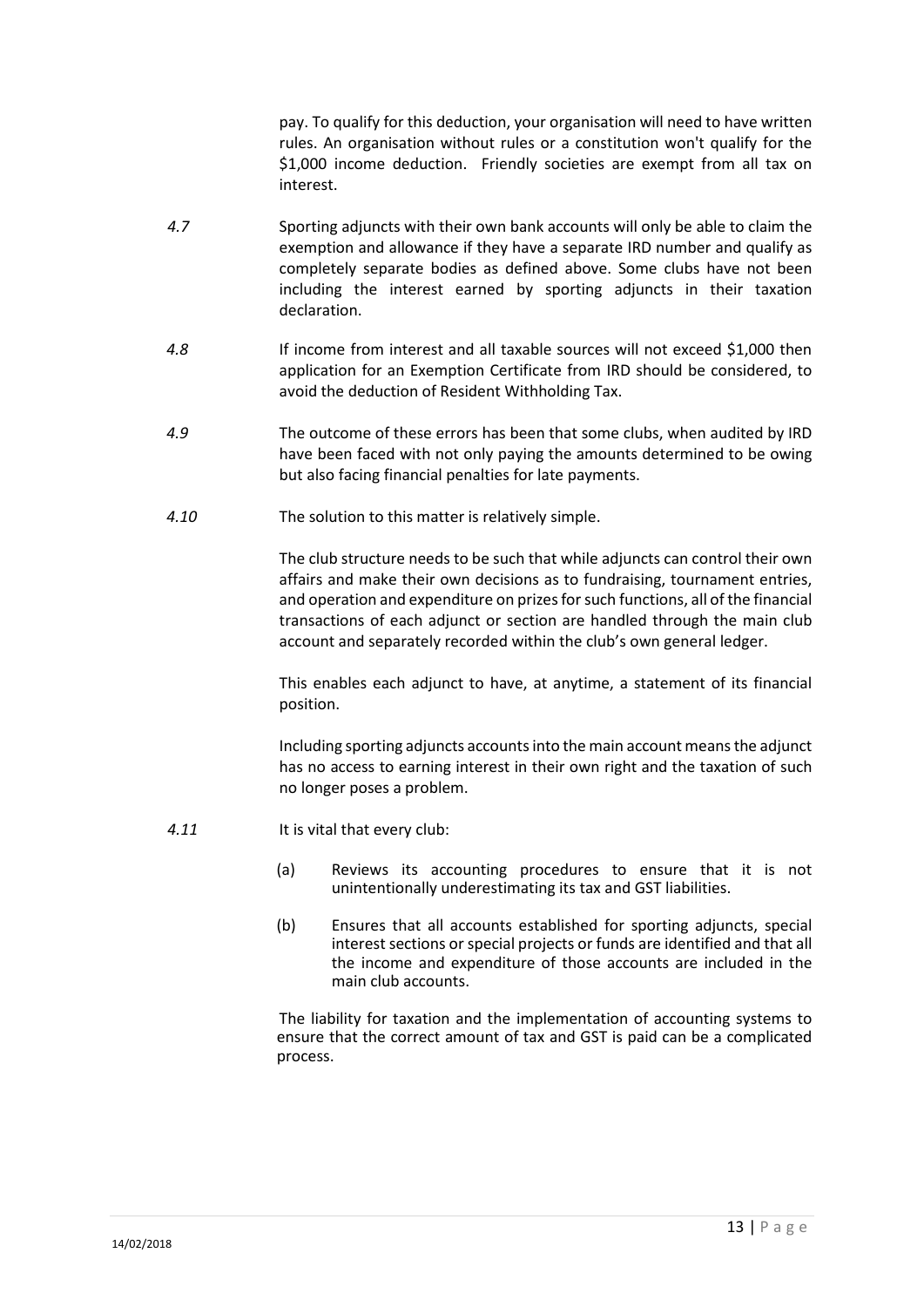#### **5 SPORTING ADJUNCTS**

- **5***.1* The association's auditor has drawn attention to the fact that some of the sporting associations that operate the tournaments are not separately incorporated bodies, but were organising tournaments under the name of Clubs New Zealand. Some are handling significant amounts of money, in some cases for considerable periods of time. The auditor pointed out that those funds should properly come under the overall control and responsibility of the association.
- *5.2* The issue is an important one and there is a clear lesson, for this association and for all member clubs. If the sporting codes/adjuncts are not separate legal entities by having become incorporated societies in their own right, then this association or the individual club respectively, may be legally liable for all financial matters conducted by the sporting code/adjunct in question.

#### **6 PRIZES AND PAYMENTS TO AMATEUR SPORTS PERSONS**

 6*.1* IRD has clarified the rules concerning prizes in all sports tournaments. They are as follows:

> All entry forms should contain the following statement by the individual: *'I hereby confirm that I am an amateur sports person and this statement is made in view of the income tax requirement. Signature Date*

 *6.2* Where prize money over \$500 is paid to an individual, withholding tax at the rate of 20 cents in the dollar is to be deducted for all amounts in excess of \$500.

Therefore if the prize is \$600, \$20 tax is paid on \$100.

The tax is to be deducted at the source, i.e. deducted from the prize before it is paid to the winners.

- 6*.3* If the winner is not a professional sportsperson, in other words an amateur, the withholding tax will be refunded when their annual tax return is filed.
- 6*.4* The responsibility for paying the withholding tax to IRD is that of the organizing club that is funding the event. In the case of Clubs New Zealand sports grants and prizes, Clubs New Zealand is responsible for the tax and will deduct it from the prizes paid in excess of \$500.
- *6.5* All winners that receive prizes in excess of \$500 that have tax deducted are required to complete and sign an IR 330 form. It is vital that the winner's IRD number is correctly stated on the form otherwise monthly PAYE returns will be incomplete, and it may be difficult for the recipient to reclaim the tax.

The tax is to be declared as part of the club's monthly PAYE return.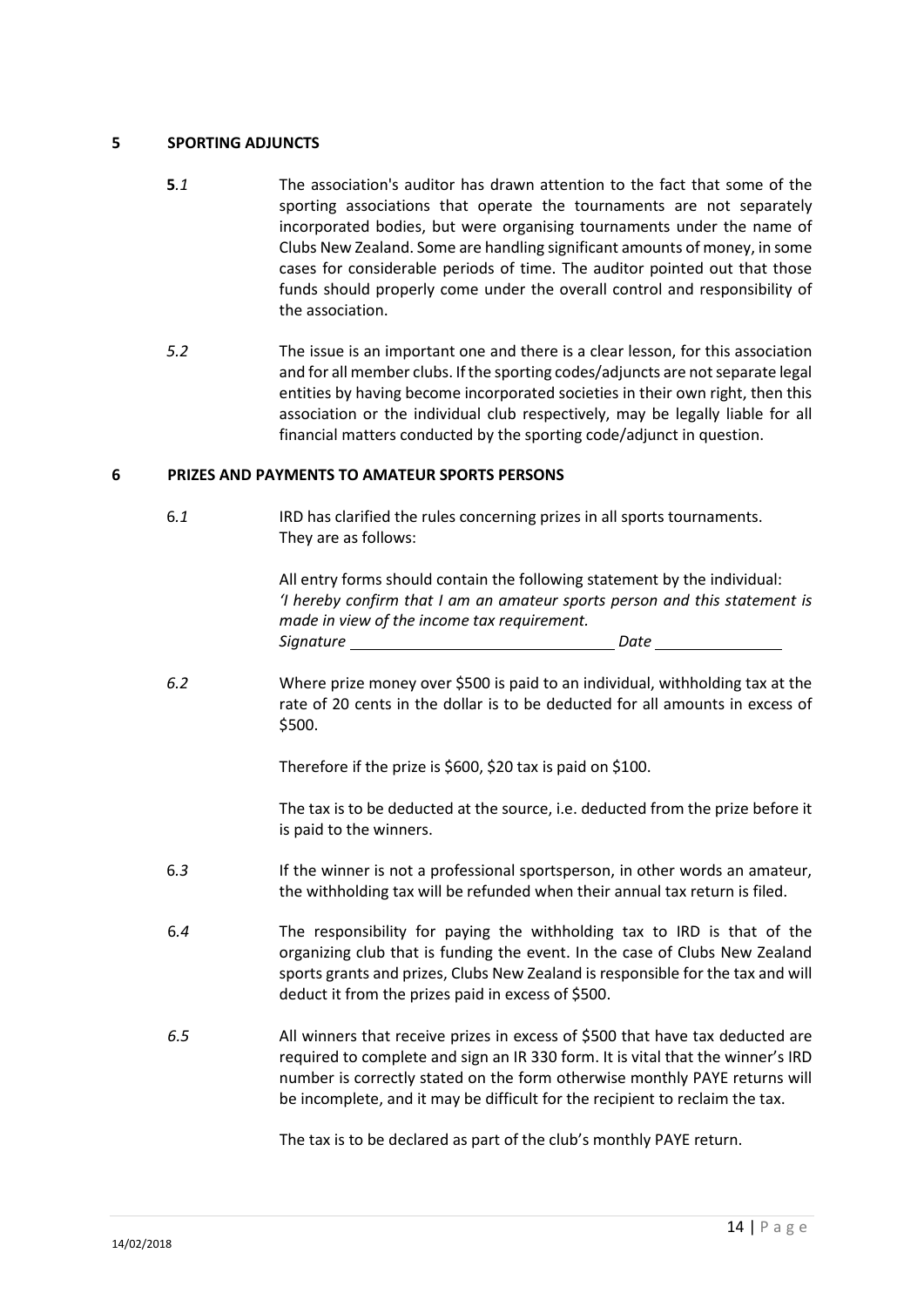6*.6* The responsibility for ensuring the tax is deducted lies with the organising Club. Failure to deduct the tax could result in the club being liable for the tax and subsequent penalty charges.

#### **7 PAYMENT OF DEDUCTIONS TO IRD**

- 7*.1* Where deductions have been made from withholding payments, they must be included with the monthly payments of PAYE as deducted from employees and paid in to IRD.
- 7*.2* At the end of the year the total payments made must be reconciled with the deductions shown on all the club's copies of certificates for employees and contractors.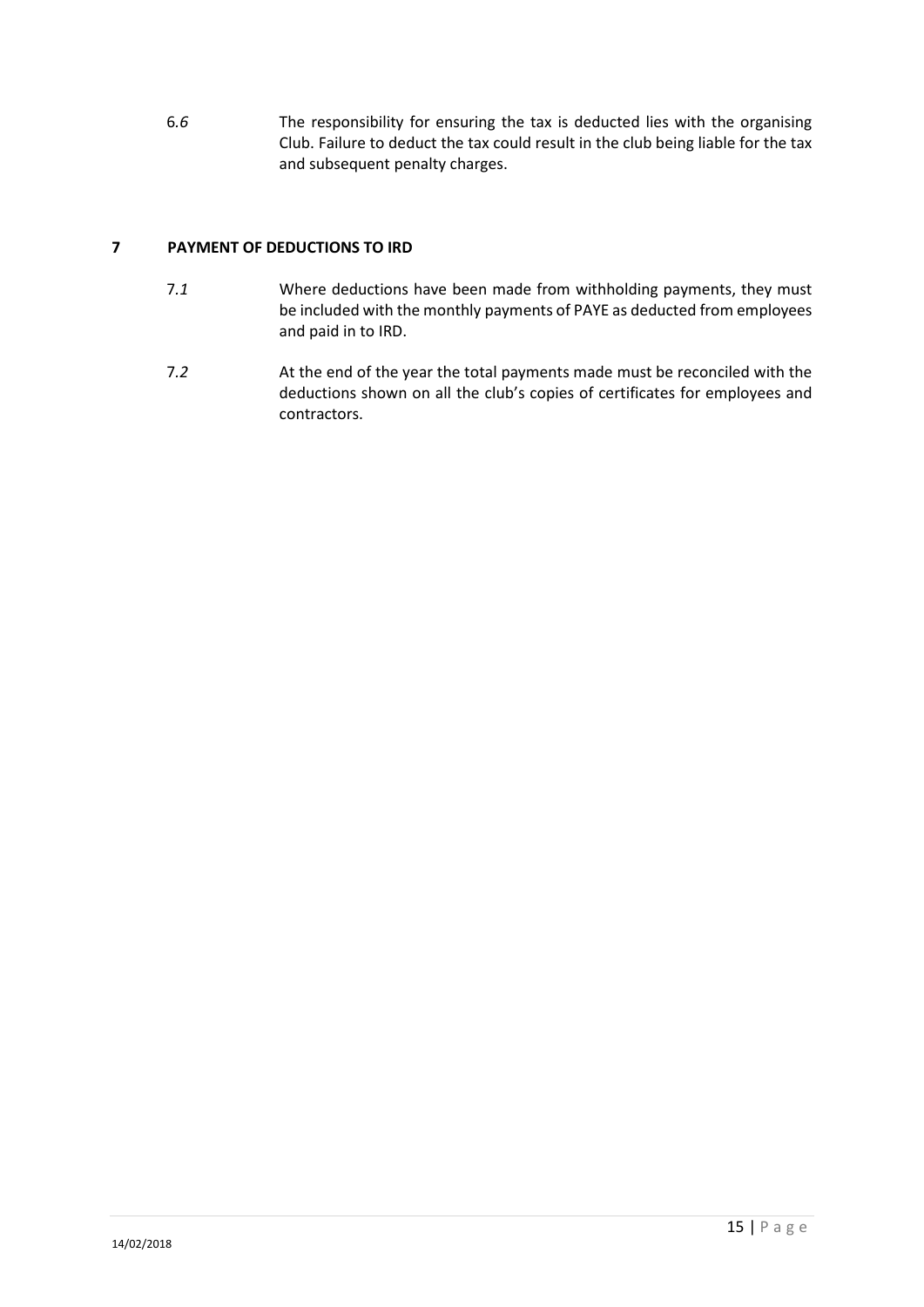

#### **APPENDIX 1A**

#### **COPY OF CLUBS NEW ZEALAND CONSTITUTION BY-LAW 3**

#### **SPORTING COMPETITION**

- *1* The association shall not promote, organise or conduct any sporting event or competition ("Event") on a national, regional or any other level unless so authorised by a general meeting or board meeting.
- *2* No member shall promote, organise or conduct any event in the name of the association, or purporting to be a competition of members of the association without written consent of the association acting in conformity with these by-laws.
- *3* All events must have "Clubs New Zealand" at the commencement of their title.
- *4* Notice of motion of any proposal to promote, organise or conduct any event shall be by way of:
	- (a) Remit to the Annual General Meeting pursuant to clause 25; or
	- (b) Notice to a board meeting; or
	- (c) Request for a special general meeting to consider the event pursuant to clause 20.
- *5* Before promoting, organising or conducting any event, or consenting to a member doing so, the board shall take reasonable action to ascertain that the proposed event does not conflict to the detriment of any other event to be conducted by organisations represented in the association's membership. If any conflict becomes known to the board, the member sponsoring the notice in by-law 3.4 shall be notified forthwith.
- *6* The club(s) or incorporated society promoting, organising or conducting an event which is not an event run by the association shall unless the contrary is advised in writing:
	- (a) Be deemed to take full responsibility for the event; and
	- (b) Indemnify the association against any claim by any person in relation to the event.
- *7* If there is any dispute regarding the rules or conditions of play or entry into an event, any Club may apply to the board to investigate. Any decision of the board shall be final and binding.
- *8* No person for whom capitation fees have not been paid in accordance with clause 7.1 shall be eligible to participate in any event as a competitor or as an official.
- *9* Every participant in an event (competitor or official) shall be a full financial member or life member of a club, which is a financial of the association, or a life member of the association.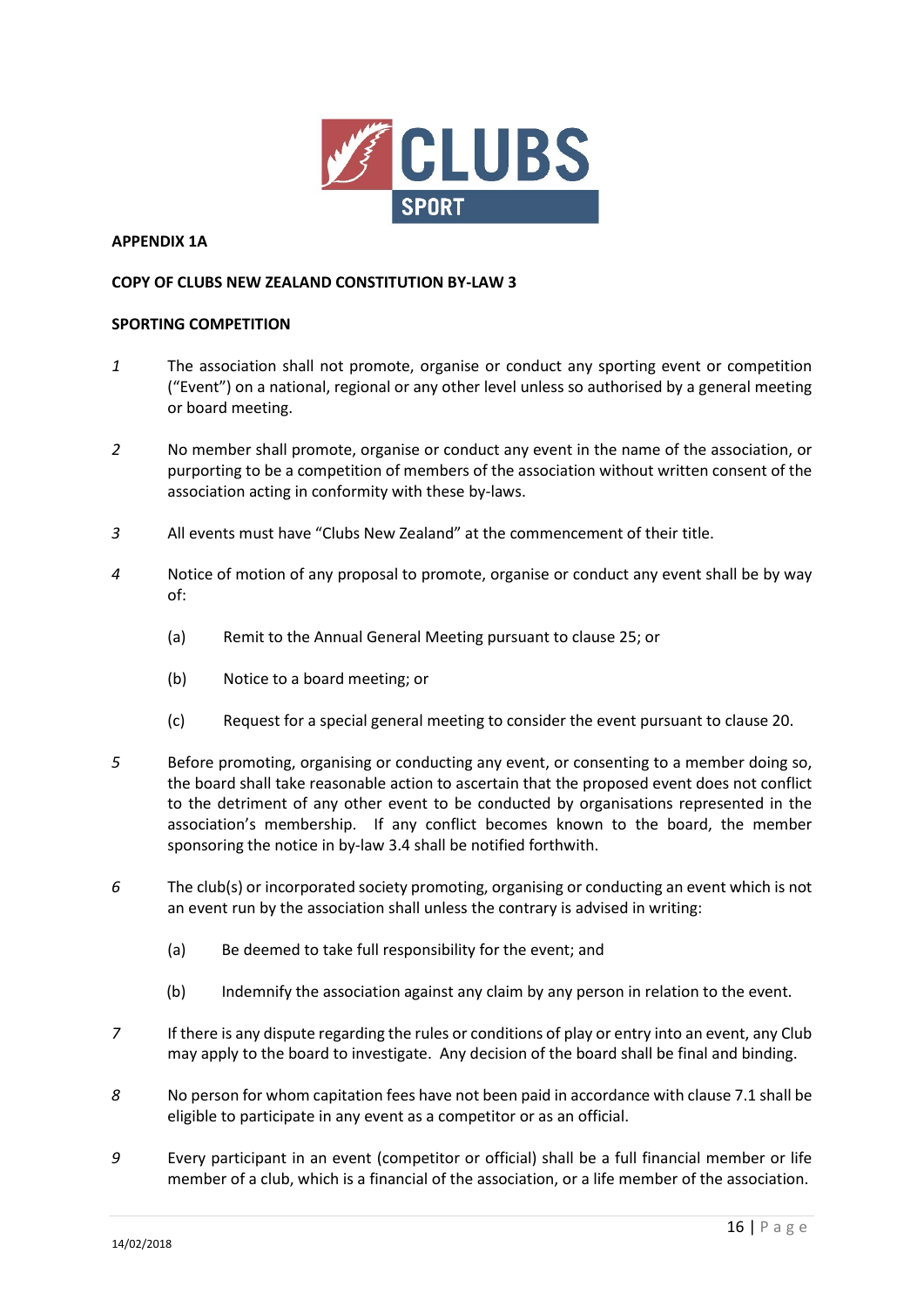

#### **MODEL OFFICIAL ENTRY FORM**

ALL ENQUIRIES ARE TO BE DIRECTED TO THE TOURNAMENT COORDINATOR: EMAIL[: example@example.co.nz](mailto:example@example.co.nz)

| <b>FVFNT:</b><br>TOURNAMENT | <b>CLUBS NEW ZEALAND NATIONAL MEN'S TEAMS GOLF</b> |
|-----------------------------|----------------------------------------------------|
| HOSTED BY:                  | <b>EXAMPLE CLUB</b>                                |
| TOURNAMENT VENUE:           | <b>EXAMPLE GOLF CLUB</b>                           |
| DATES:                      | MONDAY 30 SEPTEMBER 2012 - SATURDAY 5 OCTOBER 2012 |
| ENTRIES CLOSE:              | <b>31 AUGUST 2012</b>                              |

**INDEMNITY** All participants enter at their own risk. Neither the club, sponsors nor organisers shall be liable for any loss, injury or misadventure however arising.

**DECLARATION OF AMATEUR STATUS** I hereby confirm that I am an amateur sportsperson and this statement is made in view of the income tax requirements.

Prize money over \$500 is taxable at 20% withholding payment. Your IRD Number must be provided before payment can be made.

**TO VALIDATE THIS ENTRY THE FOLLOWING MUST BE CONFIRMED BY THE SECRETARY/MANAGER**

- (1) THAT ALL PERSONS LISTED ON THIS FORM ARE FULL FINANCIAL MEMBERS OF THIS CLUB.
- (2) HAVE READ AND UNDERSTOOD THE ABOVE IDEMNITY AND DECLARATION OF AMATEUR STATUS.

| MAN | <b>DATF</b><br>ັ<br>$\sim$ |
|-----|----------------------------|
|     |                            |

The Club wishes to enter the following:

#### **ENTRY FEES**

**SINGLES** (includes \$40 to the players prize pool & GST) **PAIRS** (includes \$30 to the players prize pool & GST)

| $\begin{array}{ c c c c c }\hline \text{--} & \text{--} & \text{--} & \text{--} & \text{--} \\\hline \end{array}$<br>1)                              |  | &                                                                                                                                                                                                                                                                           |  |
|------------------------------------------------------------------------------------------------------------------------------------------------------|--|-----------------------------------------------------------------------------------------------------------------------------------------------------------------------------------------------------------------------------------------------------------------------------|--|
| 2)                                                                                                                                                   |  | &                                                                                                                                                                                                                                                                           |  |
| 3)                                                                                                                                                   |  | &                                                                                                                                                                                                                                                                           |  |
| $4)$ $4)$                                                                                                                                            |  | 8.                                                                                                                                                                                                                                                                          |  |
| PAYMENT TYPE (please tick box) CHEQUE NET CHECTRONIC<br>BANK ACCOUNT DETAILS: EXAMPLE CLUB - ASB BANK - ACCT# 01-2303-2547896-00<br><b>Club Name</b> |  | Receipt of banking MUST be provided with this form or faxed to the tournament coordinator clearly showing amount deposited and                                                                                                                                              |  |
|                                                                                                                                                      |  | AMOUNT ENCLOSED \$ ___________ ENTRY FEE CHEQUES TO BE MADE PAYABLE AND SENT TO:<br>Example Club Inc and posted to: PO Box 11749, Town<br>CONTACT DETAILS (club entrant's representative) ________________________________                                                  |  |
|                                                                                                                                                      |  | VACANCIES IN TO THE TOURNAMENT AFTER CLOSING DATE WILL BE ALLOCATED BY THE HOST CLUB ON A<br>FIRST PAID FIRST ACCEPTED BASIS AND THE CLUB WILL MAINTAIN AN UP TO DATE LIST OF PAID RESERVES<br>FOR ENTRY INTO THE FIELD SHOULD THERE BE ANY WITHDRAWALS AFTER CLOSING DATE. |  |
| <b>OFFICE USE ONLY</b>                                                                                                                               |  |                                                                                                                                                                                                                                                                             |  |
|                                                                                                                                                      |  | POST DATE _______________ DATE OF RECEIPT_______________ CHEQUE DATE_____________<br>ENTRY FEES FOR CLUBS NEW ZEALAND NATIONAL MENS TEAMS GOLF TOURNAMENT - CLUB TAX INVOICE NO: 64-326-874                                                                                 |  |
|                                                                                                                                                      |  | INVOICE NO: ENTRY AMOUNT REMITTED (GST INC.) CHEQUE NO: CHEQUE NO:                                                                                                                                                                                                          |  |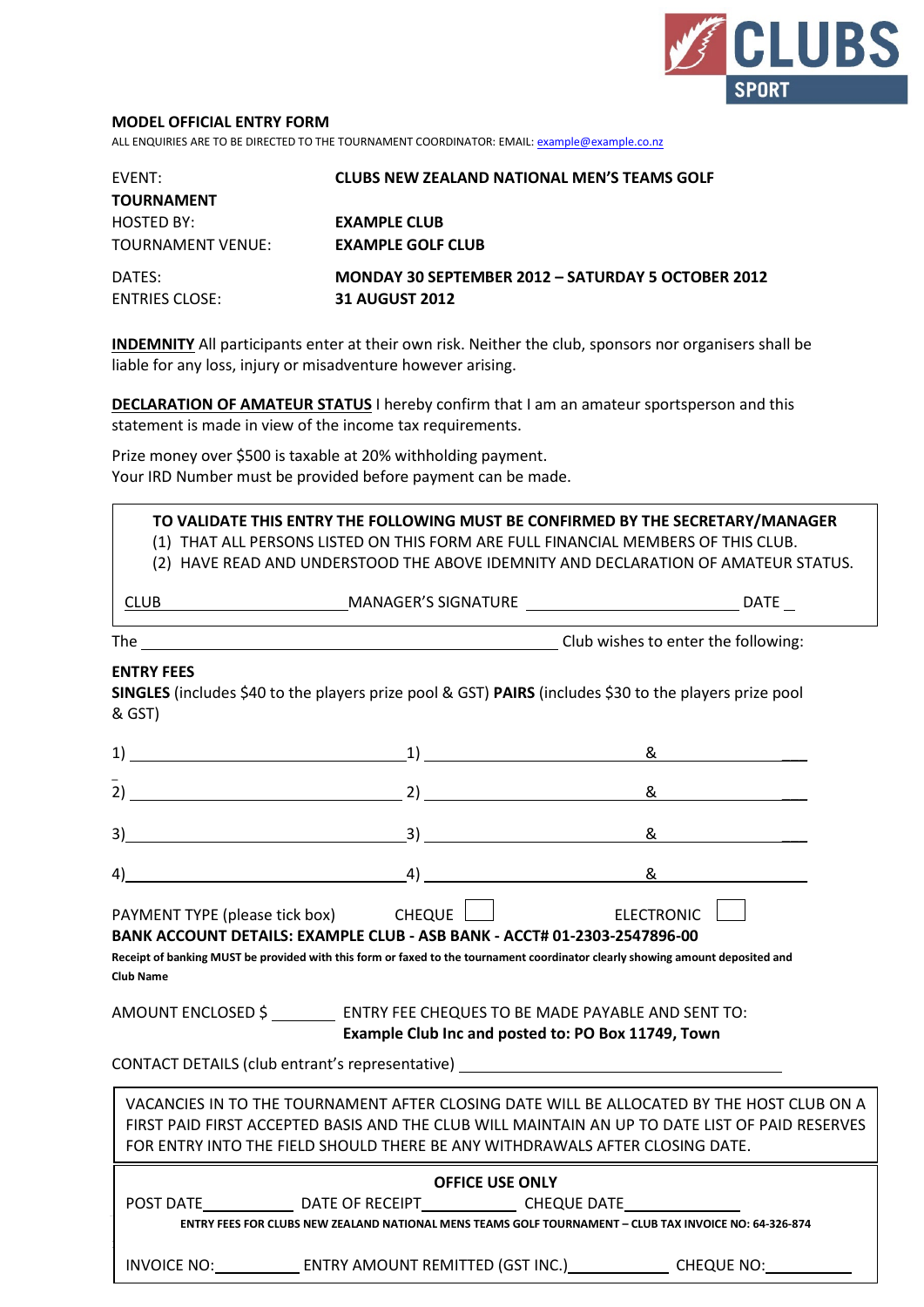

#### **APPENDIX 3A**

#### **CHECKLIST FOR CLUBS PLANNING TO HOST CLUBS NEW ZEALAND EVENTS**

#### **1. Venues**

Tournaments held in the host's club must have suitable areas to accommodate the required number of pool, snooker and card tables, dartboards, bowling mats etc as allowed for in the tournament rules.

Tournaments held off premises may need to provide transport facilities to get to the bowling greens, golf courses etc. Venues such as golf clubs should be tentatively booked prior to applying to host a tournament. Cancellations and date changes will be frowned upon and could jeopardize a clubs opportunity to host the tournament.

Question whether or not the club's liquor licence covers adequately the time the tournament is being played. Consider whether a special licence is required.

Question whether or not the club's food operation has the ability to cater for players and partners for, say, breakfast, lunch and dinner. Consider whether outside catering is required.

#### **2. Accommodation**

The number of beds and rooms available in proximity of clubs, their cost and standards must be taken into account. Host clubs should provide a list of suitable accommodation but should not get into the practice of paying deposits on behalf of participants.

#### **3. Transport**

The host club should publicise transport availability and this should include:

- (a) From point(s) of arrival (i.e. airport, station, bus station) to accommodation.
- (b) From accommodation to venue and return.
- (c) To point of departure at the conclusion of the tournament.

#### **4. Other Issues To Consider**

The availability of competent referees and umpires. The right personnel to man the games control area. The right personnel to man the inquiry desk. A good quality public address system. Confirmation of sponsorship, advertising and support. Design and publishing of programmes and flyers.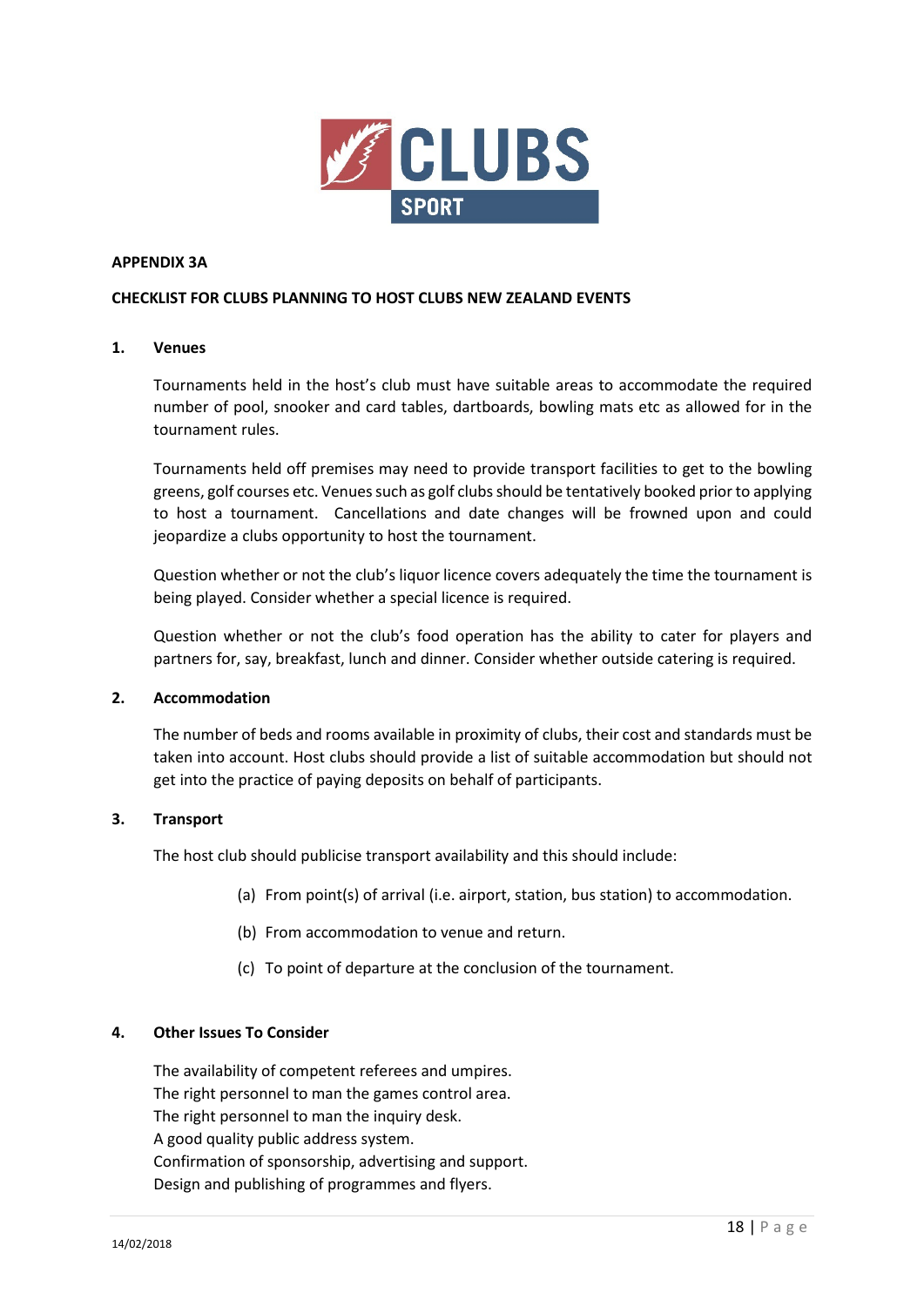**TO**: National Operations Manager Clubs New Zealand PO Box 11-749 WELLINGTON 6142



### **CONTRACT TO HOST, COORDINATE AND DELIVER A CLUBS NEW ZEALAND TOURNAMENT**

#### **PARTIES**

**Between**

Clubs New Zealand Incorporated (**Clubs New Zealand**)

and

[Enter Club Name] (the **Host** Club)

and

**Other Association** (where appointed by Clubs New Zealand to coordinate and deliver the tournament)

N/A

**In the event of no other association being appointed by Clubs New Zealand, the host club will assume the duties and responsibilities to host, coordinate and deliver the tournament.**

#### **TOURNAMENT DETAILS**

**Tournament:** Clubs New Zealand [enter full tournament name] (the **Tournament**)

| (full name of the sporting venue) |
|-----------------------------------|

**Dates** (to be held on)**:** ....................................................................................................................... (actual dates of the tournament)

**The host club advises that the tournament coordinator will be:**

| (full name and details of the contact person for the tournament) |
|------------------------------------------------------------------|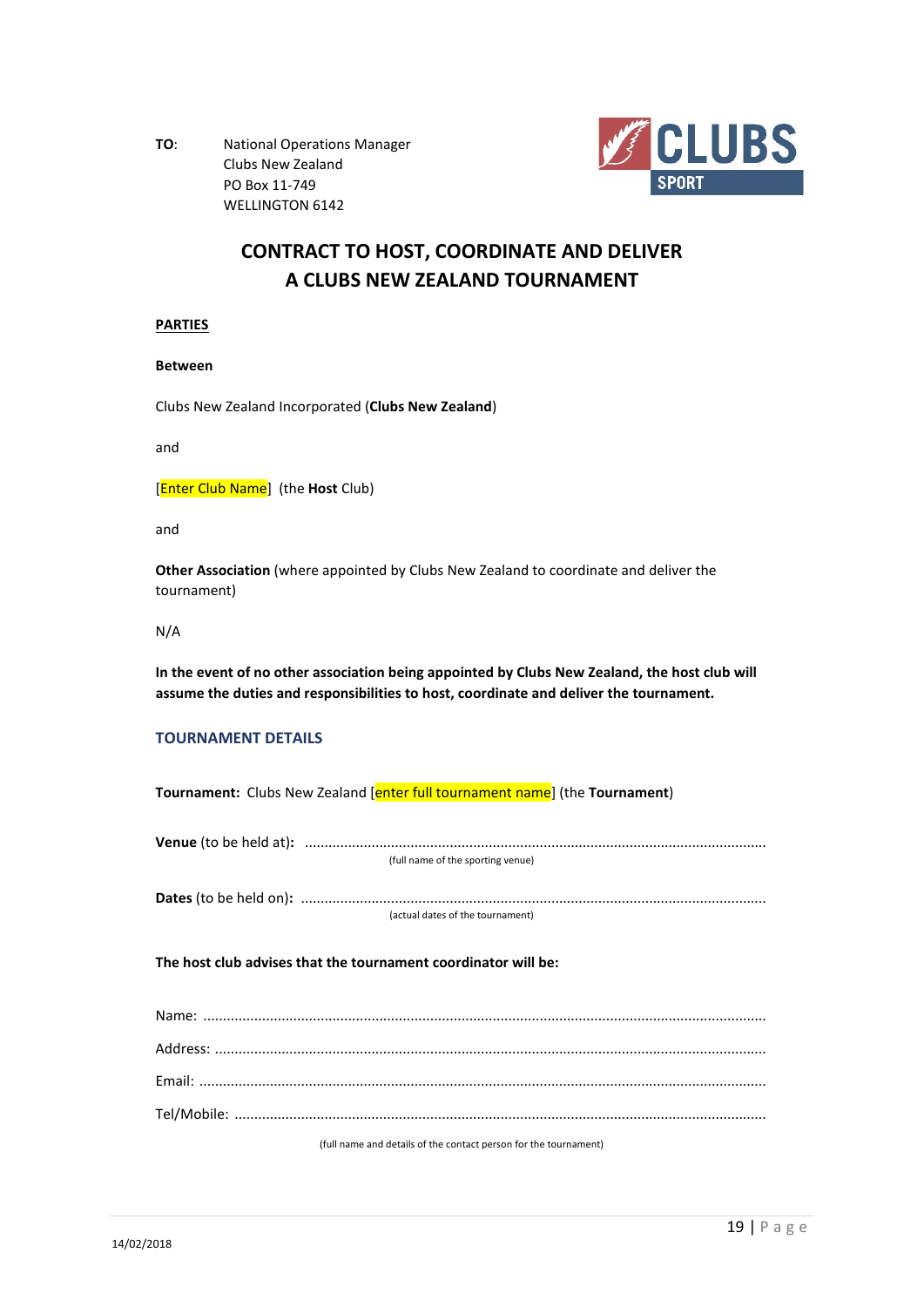In the event of any changes to the tournament coordinator details, the host club will inform and provide the relevant details to Clubs New Zealand.

Whereby Clubs New Zealand holds the right to the tournament, the host club has been approved at the previous tournament delegates meeting or by Clubs New Zealand and/or the other association has been appointed by Clubs New Zealand to coordinate and deliver the running of the tournament, it is hereby agreed that:

#### **TOURNAMENT CONDITIONS**

**Where the host club and/or other association hosts a tournament, the host club and other association agree that they are fully liable for the hosting of such a tournament and to that extent agree to fully indemnify Clubs New Zealand against any claim by a company or individual in relation to the hosting of the tournament.**

The host club and the other association are to read and understand the Clubs New Zealand conditions outlined in the Clubs New Zealand Sports Handbook and are to ensure that the tournament is hosted, coordinated and delivered in accordance with by-law 3 – sporting competition, of the constitution of Clubs New Zealand. This is supported by the Clubs New Zealand standard rules to conduct sports tournaments and the host club or other association tournament rules. Collectively these are to be referred to as the **"Tournament Conditions"**.

Clubs New Zealand shall assist in the promotion of the tournament to its member clubs provide membership address information, administer applications to host future tournaments, assist with amendments to and electronic storage of the tournament rules.

Clubs New Zealand flags and banners shall be displayed on request and Clubs New Zealand shall be given the naming rights for any tournament which Clubs New Zealand assists in promoting.

Clubs New Zealand shall be entitled to notify the host club or other association to exclude any person from assisting with or otherwise being involved with a tournament. Upon receipt of such notification, the host club or other association shall take all practicable steps to exclude such persons from being involved in the tournament in any way.

All winners of Clubs New Zealand tournaments receive a certificate of achievement and the host club receives a certificate of appreciation. Participating members have the opportunity to enter to win the annual Clubs New Zealand \$2000 Travel Voucher contest and any other promotion that Clubs New Zealand may provide from time to time.

**Any variation to the tournament conditions must be approved by Clubs New Zealand prior to the commencement of the tournament. Failure to comply with the tournament conditionsshall entitle Clubs New Zealand to terminate this contract immediately by notice in writing whereupon the host club and/or other association shall not be entitled to proceed with the tournament and shall reimburse all entry fees, sponsorship and other funds received relating to the tournament.**

This agreement may be entered into in any number of counterparts and by the parties to it on separate counterparts, each of which when executed and delivered shall be an original. All the counterparts shall together constitute one and the same instrument.

Signed for and on behalf of:

| President                 |                                    |             |        |
|---------------------------|------------------------------------|-------------|--------|
| (Officer)                 | (Host Club Name)                   | (Signature) | (Date) |
| <b>Clubs New Zealand.</b> |                                    |             |        |
| (Officer)                 | (Clubs New Zealand Representative) | (Signature) | (Date) |